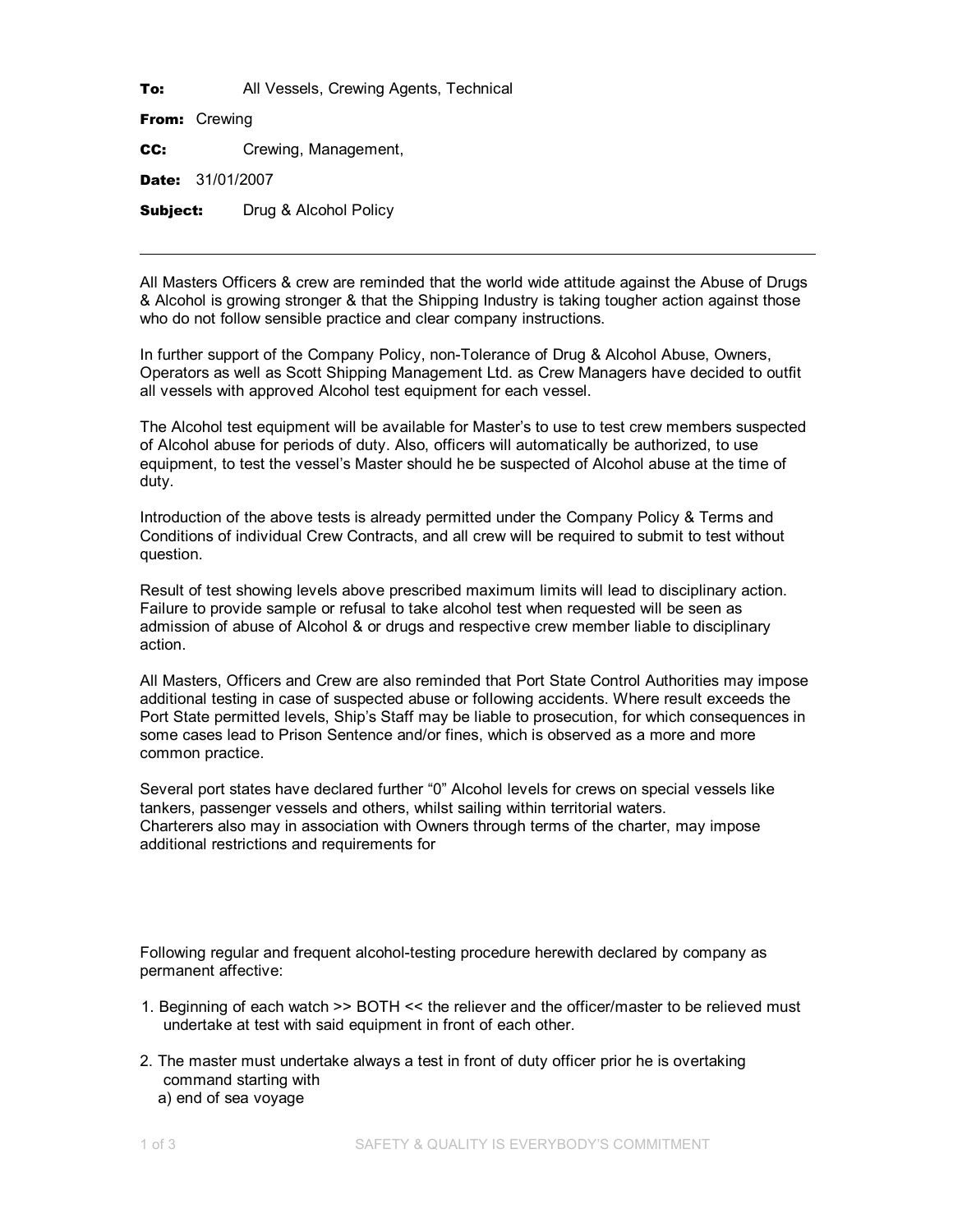- b) prior every departure
- 3. The Ch.Eng. to be tested in front of master/officer
	- a) prior every departure
	- b) prior every end of sea voyage
	- c) on every request by master between
- 4. Other crewmembers undergoing sea watch on request of master if decided to be necessary.

## Every undertaken test to be recorded into vessels logbook

Further on Owner's have signed an agreement with external world wide active service provider for random testing for drug & alcohol abuse on individual request if seems to be necessary and in cases above procedures are not followed. Vessels will be visited without prior notification by the service provider to take samples for analysis.

If those (very costly) tests found be positive, beside immediate company action also the costs to be born by the positive tested crewmember.

Please ensure that all crew joining our managed vessels clearly understand that the random drug & Alcohol testing will be in operation & that the No Tolerance Policy of Drug & Alcohol Abuse will be maintained. Anyone showing result above maximum permitted limits will be dismissed.

## **Further on herewith reminded that any installation of a TV on the bridge is strictly**

**forbidden.**

The navigators watch alarm to be always kept in active position from 08-00 PM until 06-00 AM

Additionally all crew will now be required to complete & sign the following Annex to Contract of Employment when being engaged for any future contract as attached.